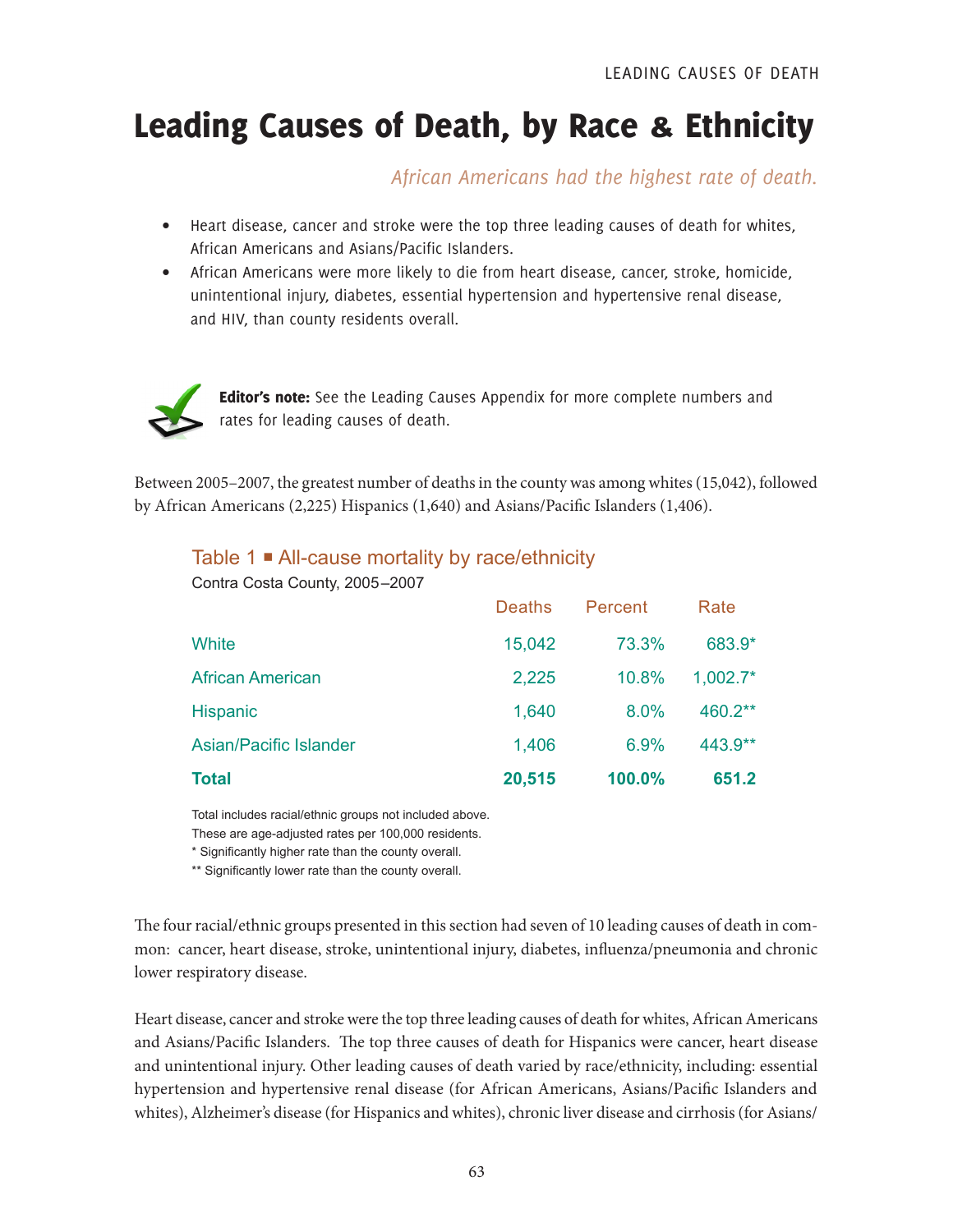Pacific Islanders and Hispanics), homicide (for African Americans and Hispanics), suicide (for Asians/ Pacific Islanders and whites) and HIV (for African Americans).

# **Whites**

Between 2005–2007, there were 15,042 deaths among whites in Contra Costa. This means that on average 5,014 white residents died each year.

### Table  $2 \blacksquare$  Leading causes of death among whites

Contra Costa County, 2005–2007

|                                                             | <b>Deaths</b> | Percent | Rate    | The unintentional                                                                                                                                                      |
|-------------------------------------------------------------|---------------|---------|---------|------------------------------------------------------------------------------------------------------------------------------------------------------------------------|
| Cancer                                                      | 3,799         | 25.3%   | 175.6*  | injury and suicide<br>rates shown here<br>differ slightly from<br>those in the Injury<br>section of this<br>report. See table<br>footnotes for further<br>explanation. |
| <b>Heart disease</b>                                        | 3,465         | 23.0%   | 151.9   |                                                                                                                                                                        |
| <b>Stroke</b>                                               | 1,043         | 6.9%    | 45.6    |                                                                                                                                                                        |
| Chronic lower respiratory disease                           | 939           | 6.2%    | $42.7*$ |                                                                                                                                                                        |
| Alzheimer's disease                                         | 771           | 5.1%    | $32.6*$ |                                                                                                                                                                        |
| Unintentional injury                                        | 520           | 3.5%    | 28.9    |                                                                                                                                                                        |
| Influenza/pneumonia                                         | 439           | 2.9%    | 18.9    |                                                                                                                                                                        |
| <b>Diabetes</b>                                             | 350           | 2.3%    | 16.0    |                                                                                                                                                                        |
| <b>Suicide</b>                                              | 214           | 1.4%    | $12.3*$ |                                                                                                                                                                        |
| <b>Essential hypertension/hypertensive</b><br>renal disease | 210           | 1.4%    | 9.2     |                                                                                                                                                                        |
| <b>Total</b>                                                | 15,042        | 100.0%  | 683.9*  |                                                                                                                                                                        |

Total includes deaths from all causes, including but not limited to those listed above.

These are age-adjusted rates per 100,000 white residents.

\* Significantly higher rate than the county overall.

The age-adjusted all-cause death rate for whites (683.9 per 100,000) was higher than the age-adjusted rate for Contra Costa residents overall (651.2 per 100,000).

Cancer was the leading cause of death among whites in the county, accounting for one-quarter (25.3%) of all deaths in this group. Heart disease ranked a close second (23.0%), followed by stroke (6.9%), chronic lower respiratory disease (6.2%), Alzheimer's disease (5.1%) and other causes listed. The top 10 leading causes of death accounted for 78.1% of all deaths among whites.

Whites had higher death rates from cancer, chronic lower respiratory disease, Alzheimer's disease and suicide compared to county residents overall.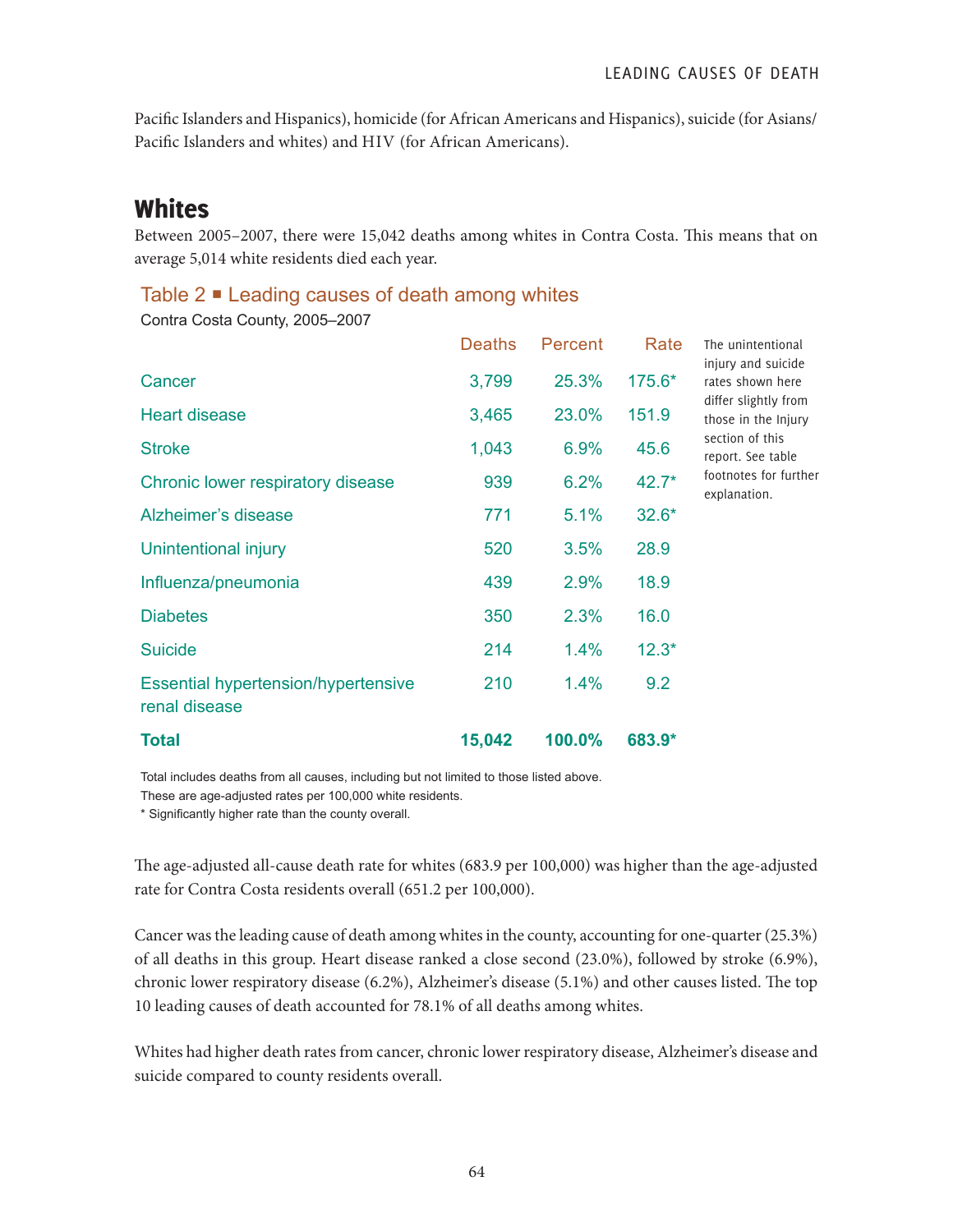The homicide and

# African Americans

Between 2005–2007, there were 2,225 deaths among African Americans in Contra Costa. This means that on average 742 African American residents died each year.

## Table 3 <sup>■</sup> Leading causes of death among

#### African Americans

Contra Costa County, 2005–2007

|                                                             | <b>Deaths</b> | Percent | Rate       | unintentional injury<br>rates shown here    |
|-------------------------------------------------------------|---------------|---------|------------|---------------------------------------------|
| <b>Heart disease</b>                                        | 538           | 24.2%   | 258.8*     | differ slightly from<br>those in the Injury |
| Cancer                                                      | 512           | 23.0%   | 228.0*     | section of this                             |
| <b>Stroke</b>                                               | 161           | 7.2%    | $80.5*$    | report. See table<br>footnotes for further  |
| Homicide                                                    | 146           | 6.6%    | $54.5*$    | explanation.                                |
| Unintentional injury                                        | 122           | 5.5%    | 43.8*      |                                             |
| <b>Diabetes</b>                                             | 97            | 4.4%    | 46.5*      |                                             |
| Chronic lower respiratory disease                           | 71            | 3.2%    | 33.9       |                                             |
| <b>Essential hypertension/hypertensive</b><br>renal disease | 53            | 2.4%    | $24.9*$    |                                             |
| <b>HIV</b> disease                                          | 45            | 2.0%    | $15.6*$    |                                             |
| Influenza/pneumonia                                         | 43            | 1.9%    | 20.7       |                                             |
| <b>Total</b>                                                | 2,225         | 100.0%  | $1,002.7*$ |                                             |

Total includes deaths from all causes, including but not limited to those listed above.

These are age-adjusted rates per 100,000 African American residents.

\* Significantly higher rate than the county overall.

African American residents had the highest age-adjusted all-cause death rate in the county (1,002.7 per 100,000); higher than the age-adjusted rates for county residents overall and all other racial/ethnic groups included in this section.

Heart disease was the leading cause of death among African Americans in the county, accounting for roughly one-quarter (24.2%) of all deaths in this group. Cancer ranked a close second (23.0%), followed by stroke (7.2%), homicide (6.6%), unintentional injury (5.5%) and other causes listed. The top 10 leading causes of death accounted for 80.4% of all deaths among African Americans.

African Americans had significantly higher death rates than county residents overall in each leading cause listed above except for chronic lower respiratory disease and influenza/pneumonia; the African American death rates from these two causes were similar to the county rates.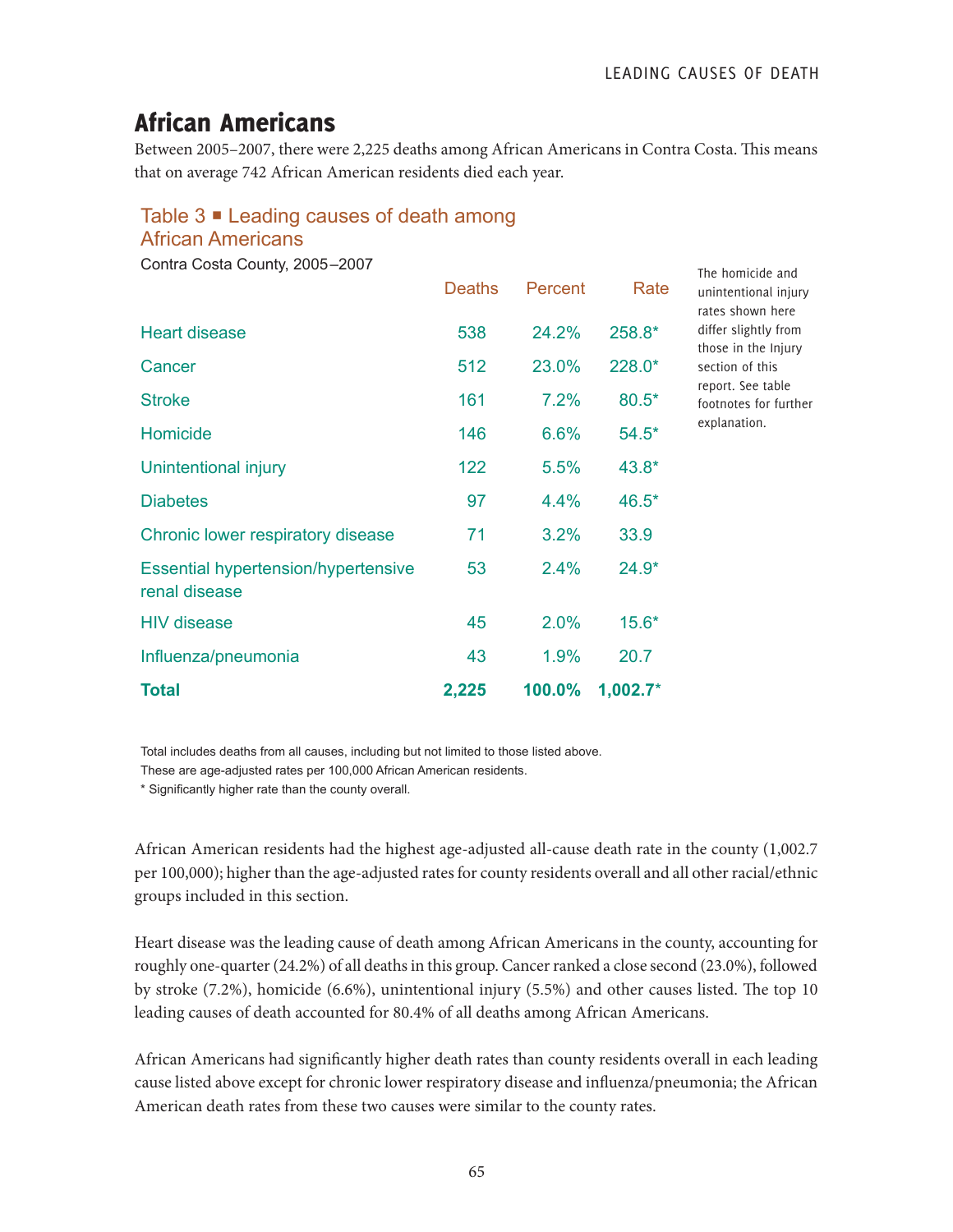LEADING CAUSES OF DEATH

African Americans had the highest death rates of all of the racial/ethnic groups included in this section from each of the following leading causes: heart disease, cancer, stroke, unintentional injury, and diabetes (see Appendix table for a full list of available rates).

# **Hispanics**

Between 2005–2007, there were 1,640 deaths among Hispanics in Contra Costa. This means that on average 547 Hispanic residents died each year.

### Table 4 **■** Leading causes of death among Hispanics

Contra Costa County, 2005–2007

|                                   | <b>Deaths</b> | Percent | Rate       |                                                                                                                                                                                                 |
|-----------------------------------|---------------|---------|------------|-------------------------------------------------------------------------------------------------------------------------------------------------------------------------------------------------|
| Cancer                            | 360           | 22.0%   | 100.6**    | The homicide and<br>unintentional<br>injury rates shown<br>here differ slightly<br>from those in the<br>Injury section of<br>this report. See<br>table footnotes<br>for further<br>explanation. |
| <b>Heart disease</b>              | 321           | 19.6%   | $107.4***$ |                                                                                                                                                                                                 |
| Unintentional injury              | 130           | 7.9%    | 21.9       |                                                                                                                                                                                                 |
| <b>Stroke</b>                     | 107           | 6.5%    | $36.1**$   |                                                                                                                                                                                                 |
| <b>Diabetes</b>                   | 77            | 4.7%    | 24.2       |                                                                                                                                                                                                 |
| Homicide                          | 75            | 4.6%    | 10.1       |                                                                                                                                                                                                 |
| Influenza / pneumonia             | 46            | 2.8%    | 16.7       |                                                                                                                                                                                                 |
| Alzheimer's disease               | 44            | 2.7%    | $17.3***$  |                                                                                                                                                                                                 |
| Chronic lower respiratory disease | 44            | 2.7%    | $15.7**$   |                                                                                                                                                                                                 |
| Chronic liver disease / cirrhosis | 43            | 2.6%    | 10.2       |                                                                                                                                                                                                 |
| <b>Total</b>                      | 1,640         | 100.0%  | 460.2**    |                                                                                                                                                                                                 |

Total includes deaths from all causes, including but not limited to those listed above.

These are age-adjusted rates per 100,000 Hispanic residents.

\*\* Significantly lower rate than the county overall.

The age-adjusted all-cause death rate for Hispanics (460.2 per 100,000) was lower than the age-adjusted rate for Contra Costa residents overall (651.2 per 100,000).

Cancer was the leading cause of death among Hispanics in the county, accounting for 22.0% of all deaths in this group. Heart disease ranked a close second (19.6%), followed by unintentional injury (7.9%), stroke (6.5%), diabetes (4.7%) and other causes listed. The top 10 leading causes of death accounted for 76.0% of all deaths among Hispanics.

Hispanics had significantly lower death rates than county residents overall from the following leading causes: cancer, heart disease, stroke, Alzheimer's disease and chronic lower respiratory disease.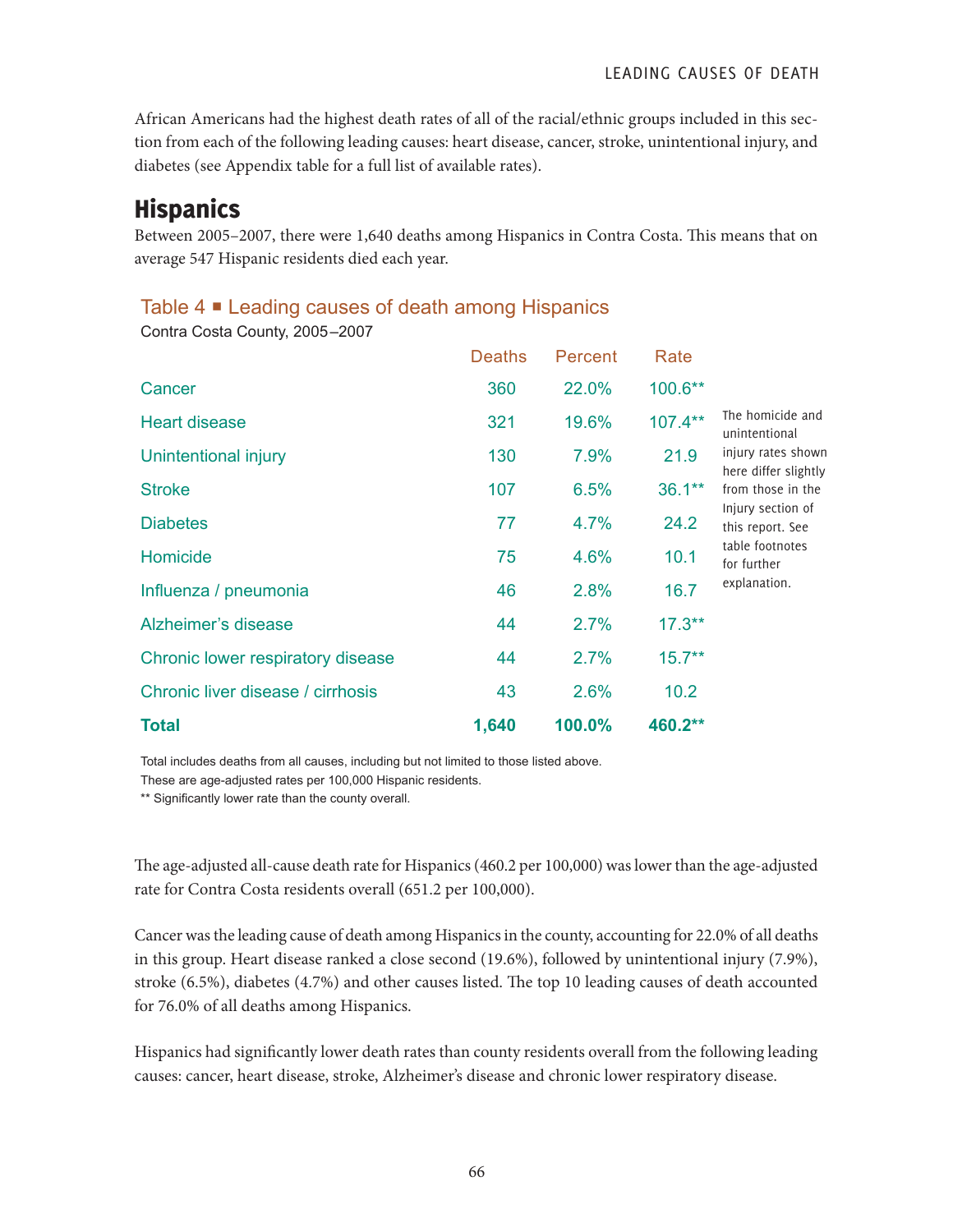The suicide and

# Asians/Pacific Islanders

Between 2005–2007, there were 1,406 deaths among Asians/Pacific Islanders in Contra Costa. This means that there were on average 469 deaths each year among Asian/Pacific Islander residents.

### Table 5 Leading causes of death among Asians/Pacific

Islanders

Contra Costa County, 2005–2007

|                                             | <b>Deaths</b> | Percent | Rate      | unintentional injury<br>rates shown here                                                                                     |
|---------------------------------------------|---------------|---------|-----------|------------------------------------------------------------------------------------------------------------------------------|
| Cancer                                      | 404           | 28.7%   | 116.2**   | differ slightly from<br>those in the Injury<br>section of this<br>report. See table<br>footnotes for further<br>explanation. |
| <b>Heart disease</b>                        | 299           | 21.3%   | 99.5**    |                                                                                                                              |
| <b>Stroke</b>                               | 141           | 10.0%   | 47.1      |                                                                                                                              |
| <b>Diabetes</b>                             | 64            | 4.6%    | 20.0      |                                                                                                                              |
| Unintentional injury                        | 54            | 3.8%    | $14.3**$  |                                                                                                                              |
| Chronic lower respiratory disease           | 52            | 3.7%    | $18.1***$ |                                                                                                                              |
| Influenza/pneumonia                         | 43            | 3.1%    | 15.6      |                                                                                                                              |
| Chronic liver disease/cirrhosis             | 25            | 1.8%    | 6.5       |                                                                                                                              |
| <b>Essential hypertension/ hypertensive</b> | 24            | 1.7%    | 8.2       |                                                                                                                              |
| renal disease                               |               |         |           |                                                                                                                              |
| <b>Suicide</b>                              | 20            | 1.4%    | $5.0**$   |                                                                                                                              |
| <b>Total</b>                                | 1,406         | 100.0%  | 443.9**   |                                                                                                                              |

Total includes deaths from all causes, including but not limited to those listed above.

These are age-adjusted rates per 100,000 Asian/Pacific Islander residents.

\*\* Significantly lower rate than the county overall.

The age-adjusted all-cause death rate for Asians/Pacific Islanders (443.2 per 100,000) was lower compared to the age-adjusted rate for Contra Costa residents overall (651.2 per 100,000).

Cancer was the leading cause of death among Asians/Pacific Islanders in the county, accounting for more than one-quarter (28.7%) of all deaths in this group. Heart disease ranked a close second (21.3%), followed by stroke (10.0%), diabetes (4.6%) and unintentional injury (3.8%). The top 10 leading causes of death accounted for 80.1% of all deaths among Asians/Pacific Islanders.

Asians/Pacific Islanders had significantly lower death rates than county residents overall from the following causes: cancer, heart disease, unintentional injury, chronic lower respiratory disease and suicide.